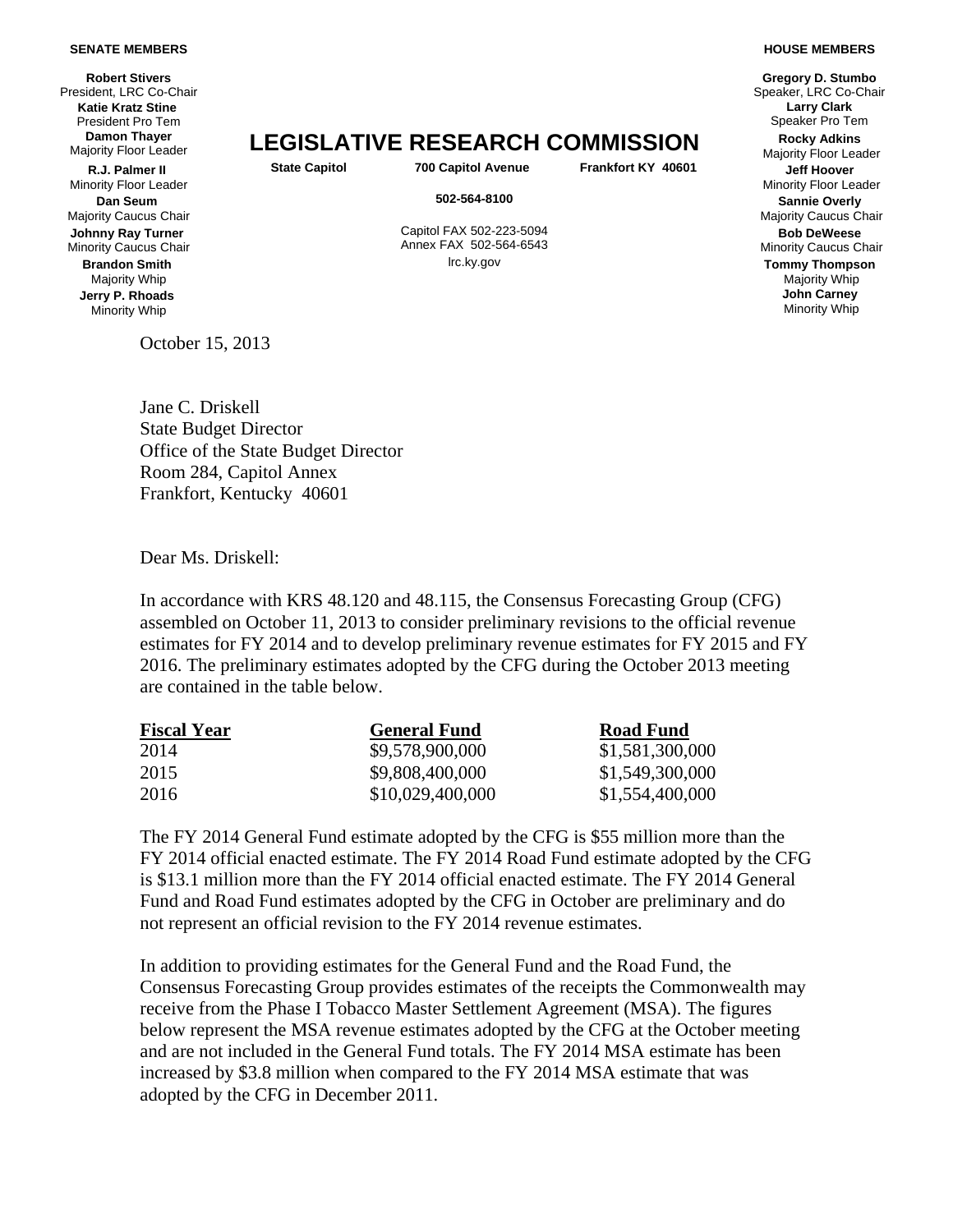| <b>MSA Revenue</b> |
|--------------------|
| \$94,600,000       |
| \$92,500,000       |
| \$85,100,000       |
|                    |

## *Risks to the Forecast noted by the CFG*

In considering the revenue and economic forecast, the CFG cited three sources of uncertainty that could affect revenues. First, the CFG noted that a major component driving the forecasted economic growth over the upcoming biennium was an improvement in new home construction in the US. The economic forecast also suggested an increase in interest rates and saving rates over the upcoming biennium. With increasing interest rates and improvements in household savings over the biennium, there was some uncertainty expressed regarding whether the higher new home construction estimates could be attained, and whether growth in new home construction in Kentucky would follow the US pattern.

Second, CFG members noted the 20.1% decline in coal severance tax receipts in FY 2013, and the continued weakness in these receipts in the first quarter of FY 2014. The revenue forecast suggested coal severance tax receipts would decline by 11.3% in FY 2014—when compared to FY 2013 receipts—and would then stabilize around the \$200 million level in FY 2015 and FY 2016. CFG members discussed the significant changes in the energy market over the past 3-5 years and suggested that changes may continue to take place over time as more electric generating capacity moves away from coal. The CFG noted the risk in adopting the coal severance revenue forecast was that the market might continue to decline over the upcoming biennium.

Finally, since FY 2004 OSBD staff have provided information regarding the potential reduction in MSA receipts in the event that an initial ruling by the arbitration panel of "non-diligent enforcement" for the Commonwealth survives the appeal process. The provision of the MSA that allows for a reduction in payments is often referred to as the NPM adjustment provision.

At the October 2013 meeting, OSBD staff informed the CFG members that in September 2013 an arbitration panel of three former federal judges found that Kentucky, along with five other states, did not diligently enforce the escrow provisions of the MSA. OSBD staff indicated the Commonwealth is reviewing the arbitration ruling and will weigh all available options to avoid a reduction in the April 2014 MSA payment to the Commonwealth. Given the uncertainty of the timing and magnitude of any potential reduction in the MSA payments, the CFG did not change the MSA estimates, but noted once there is a final resolution of the 2003 NPM adjustment there could be a significant reduction in the annual MSA payment to Kentucky. If a reduction in the MSA payment does occur, it is unclear in which year the reduction will take place.

In summary, the General Fund, Road Fund and MSA revenue estimates adopted by the Consensus Forecasting Group represent an agreement as to the most likely outcome for